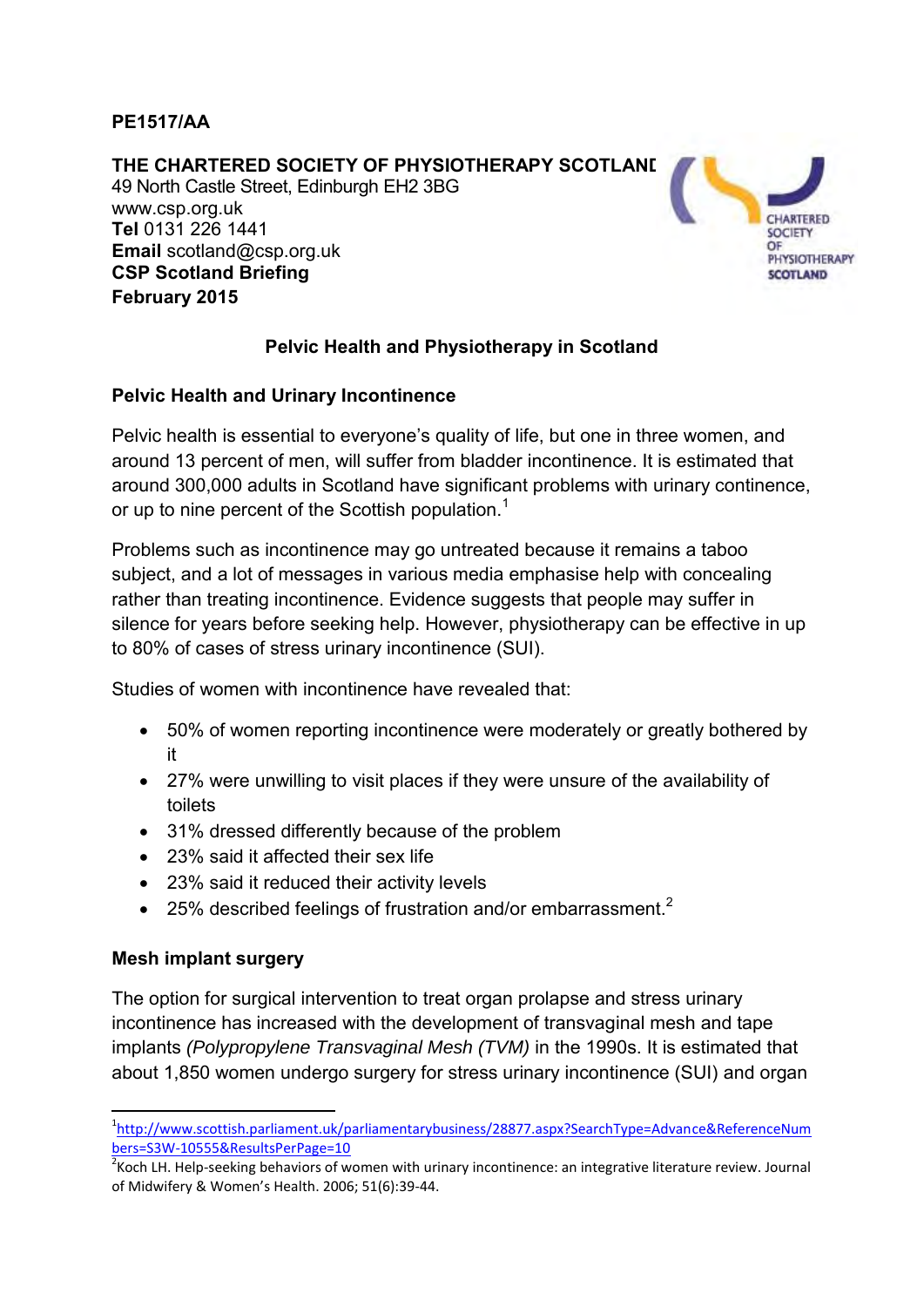prolapse each year in Scotland<sup>3</sup>. Concerns have emerged over complications resulting TVM surgery for a number of patients, which were raised at the Scottish parliament public petitions committee in 2014. Harrowing evidence from campaigners 'Scottish Mesh Survivors – 'Hear Our Voice' revealed the life-changing complications when mesh surgical procedures go wrong, which can be devastating, leaving many women facing disability and a life on, or fighting for, disability benefits and multiple operations.

The Scottish government has since advised health boards to suspend mesh implant surgery<sup>4</sup> and has established both an expert group to advise on policy and an independent review into procedures. The independent review is focussed on the issues of adequate patient consent, proper reporting procedures when things go wrong and aspects of safety and quality in acute care. However, CSP Scotland is concerned that pathways and services are adequate to ensure patients are referred for conservative management prior to or in place of surgery.

### **Physiotherapy treatment**

**.** 

Physiotherapists that specialise in pelvic floor dysfunction offer a unique service to treat incontinence and prolapse. However, necessary skills are only acquired as a post graduate qualification and therefore appropriately trained clinicians are limited in number. Appropriate management by specialist physiotherapists has been shown to significantly reduce the requirement for any further medical management, including surgical intervention, in 75% of women presenting with prolapse related symptoms.<sup>5</sup> Even where referral to surgery is necessary, pre-operative physiotherapy can improve patient outcomes following surgery.

The suspension of surgery over the review period has added considerably to the pressure on services which are already struggling to meet demand, reflecting a lack of sufficient NHS physiotherapy capacity.

### *Waiting times can range from 8 weeks to 35 weeks in some health board areas.*

<sup>&</sup>lt;sup>3</sup> [http://www.scottish.parliament.uk/ResearchBriefingsAndFactsheets/Petitions%20briefings%20S4/PB14-](http://www.scottish.parliament.uk/ResearchBriefingsAndFactsheets/Petitions%20briefings%20S4/PB14-1517.pdf) [1517.pdf](http://www.scottish.parliament.uk/ResearchBriefingsAndFactsheets/Petitions%20briefings%20S4/PB14-1517.pdf)

<sup>4</sup>CMO letter to NHS boards and Medical Directors (10 April 2013, 11 July 2013 and 20 December 2013) regarding the management of urinary incontinence and pelvic organ prolapse, including the management of patients with vaginal mesh and tape products.

<sup>5</sup> Individualised pelvic floor muscle training in women with pelvic organ prolapse (POPPY): *The Lancet,* **383**(9919) pp.796-806. [http://www.nmahp-ru.ac.uk/2014/05/01/hagen-s-stark-d-glazener-c](http://www.nmahp-ru.ac.uk/2014/05/01/hagen-s-stark-d-glazener-c-dickson-s-barry-s-elders-a-frawley-h-galea-m-logan-j-mcdonald-a-mcpherson-g-moore-k-norrie-j-walker-a-and-wilson-d-2014-2/)[dickson-s-barry-s-elders-a-frawley-h-galea-m-logan-j-mcdonald-a-mcpherson-g-moore-k-norrie-j](http://www.nmahp-ru.ac.uk/2014/05/01/hagen-s-stark-d-glazener-c-dickson-s-barry-s-elders-a-frawley-h-galea-m-logan-j-mcdonald-a-mcpherson-g-moore-k-norrie-j-walker-a-and-wilson-d-2014-2/)[walker-a-and-wilson-d-2014-2/](http://www.nmahp-ru.ac.uk/2014/05/01/hagen-s-stark-d-glazener-c-dickson-s-barry-s-elders-a-frawley-h-galea-m-logan-j-mcdonald-a-mcpherson-g-moore-k-norrie-j-walker-a-and-wilson-d-2014-2/)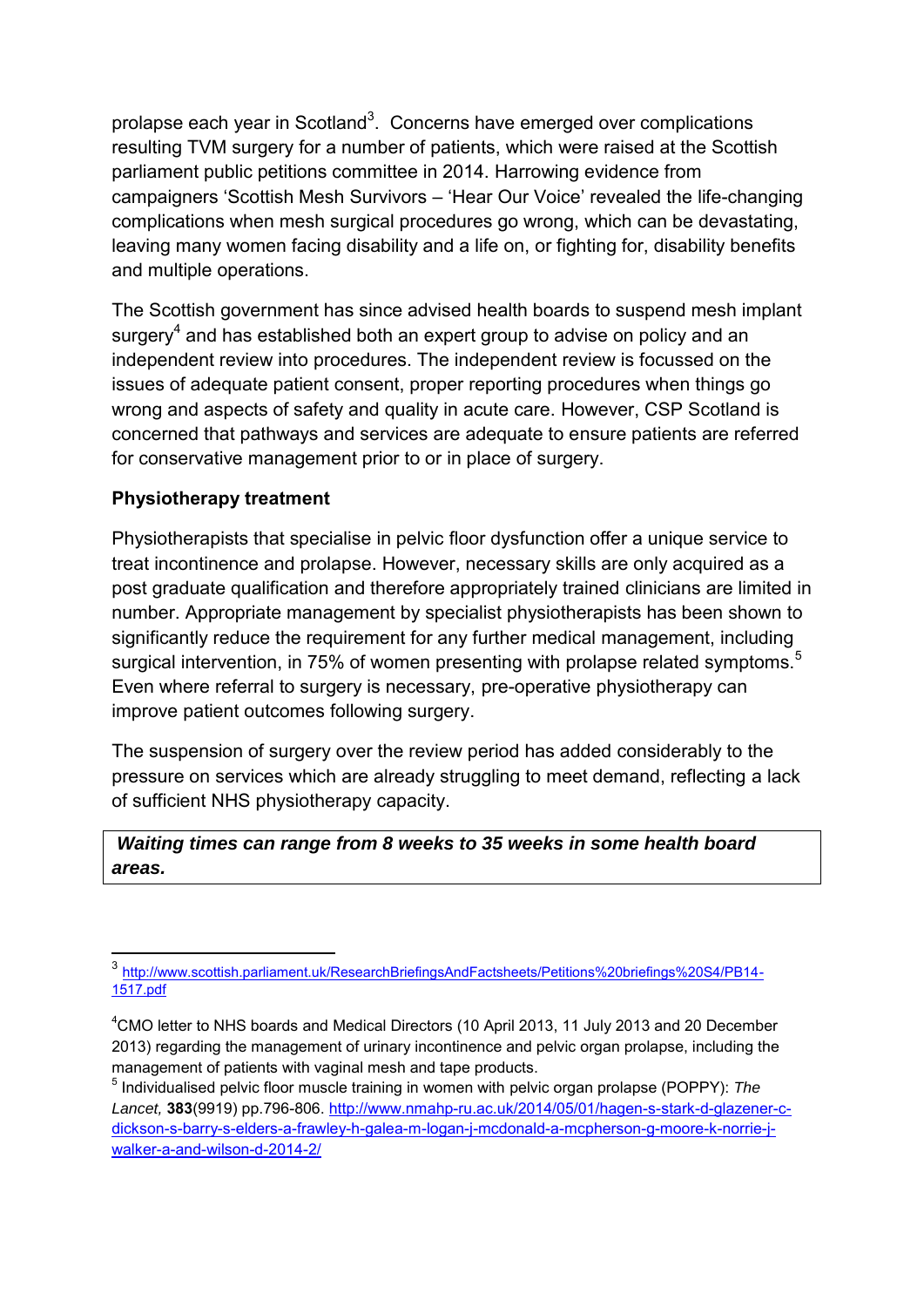The suspension of mesh implant surgery also raises wider general questions of access to healthcare, and whether there is sufficient capacity to adequately offer conservative management from specialist physiotherapists, as many patients may not require surgery following physiotherapy.

# **Referral to physiotherapy prior to surgery**

In offering some context to the issue, a leading expert in the field, Ms Sohier Elneil, *(Consultant in urogynaecology and uro-neurology at University College London Hospital NHS Foundation Trust)*, highlighted that offering surgical intervention before an appropriate trial of conservative management by physiotherapists may result in operations being carried out unnecessarily.<sup>6</sup> Physiotherapists are concerned that lack of access to specialist physiotherapy services will increase the move towards earlier surgical intervention; perhaps less than appropriately.

# **The SIGN 79 Guidance for urinary incontinence**<sup>7</sup>

The Scottish intercollegiate guideline for the treatment of urinary incontinence fully recognises the value of physiotherapy, but recommends direct referral to secondary care for pelvic organ prolapse. This is ambiguous as not all Health Boards have embedded physiotherapy into the patient pathway in secondary care. The guidance is now ten years old and requires review to address the lack of clarity regarding the physiotherapy component of the pathway. In Health Boards where access to specialist physiotherapy is limited due to capacity this again may result in patients undergoing surgery unnecessarily.

## **The financial cost**

Affecting people of all ages, incontinence is largely treatable or preventable; however, in some cases poor continence care can lead to unnecessary catheterisation, associated urinary tract infections, and pressure ulcers which alone caused 51,000 hospital admissions in the UK in 2008-09 and are estimated to cost the NHS £1.4 - £2.1 billion each year. In comparison, continence services cost the NHS £112 million– a relatively small amount.

## **Self referral**

CSP Scotland supports the development of self referral for continence and pelvic health conditions. Self referral is a system of access that allows the patient to refer themselves directly to a physiotherapist without being referred by GP or other health professional. A recent project evaluating the benefit of self referral for women with bladder or pelvic floor problems was shown to:

- Deliver a more responsive service with wider access
- 6 [http://www.dailymail.co.uk/health/article-2528600/Victory-Mail-surgery-left-thousands-agony-](http://www.dailymail.co.uk/health/article-2528600/Victory-Mail-surgery-left-thousands-agony-Hospitals-ordered-warn-patients-incontinence-operation-cruelly-wrong.html)[Hospitals-ordered-warn-patients-incontinence-operation-cruelly-wrong.html](http://www.dailymail.co.uk/health/article-2528600/Victory-Mail-surgery-left-thousands-agony-Hospitals-ordered-warn-patients-incontinence-operation-cruelly-wrong.html) 7

<http://www.sign.ac.uk/pdf/sign79.pdf>